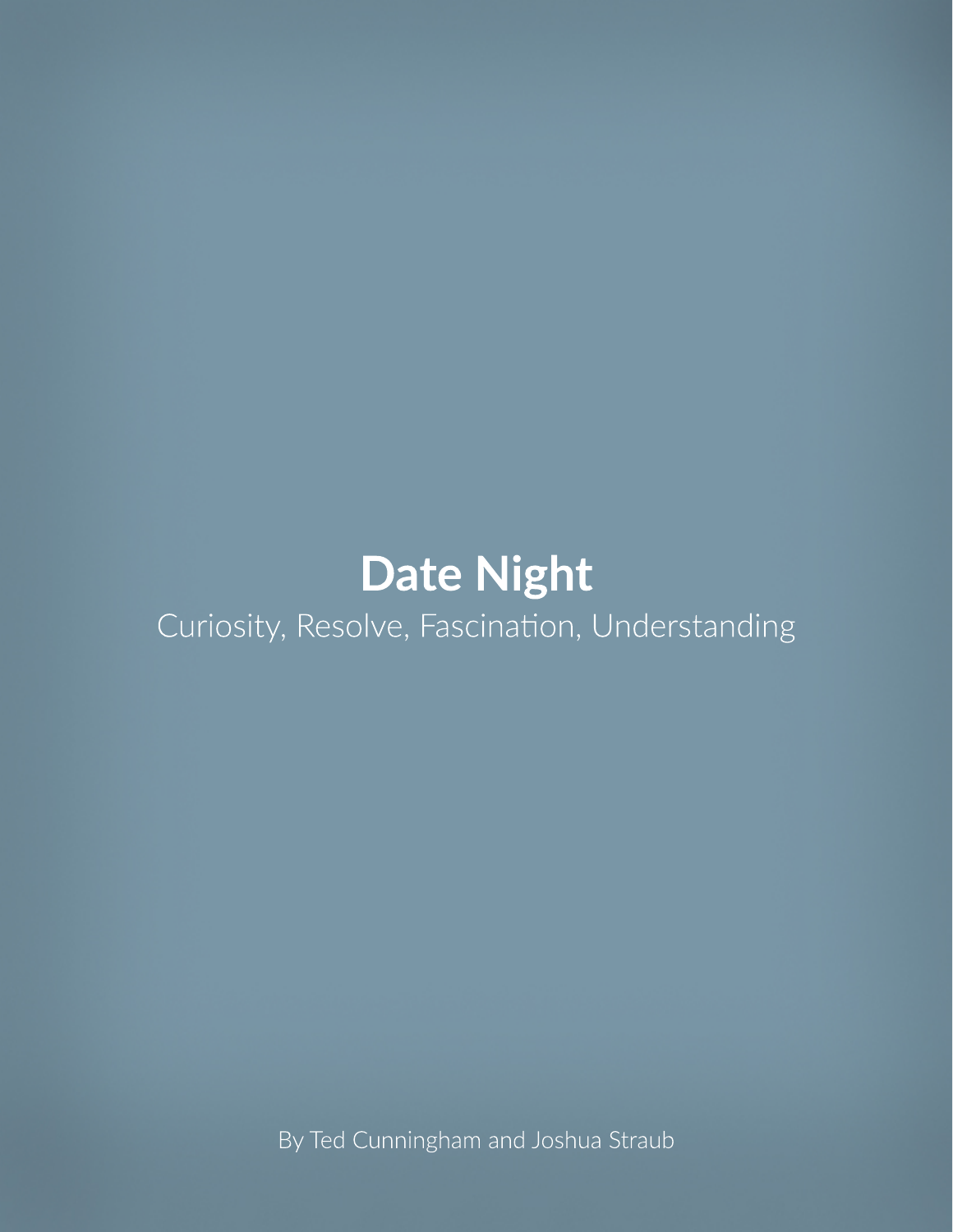# **Curiosity - Discovering Something Brand New**

#### **Curiosity Dates:**

- 1. Take a two-hour drive with a picnic. Find a place that is new to both of you and picnic together. As you eat together, take notice to sights, sounds, smells, etc. that remind you of fond moments in your childhood. Go back and forth discussing these childhood memories together.
- 2. Plan an entire evening together unique to both of you. For instance, eat a food or at a restaurant neither of you have experienced. Do so on a mode of transportation you never have together on a date (if it's possible, perhaps ride bikes, take public transportation, or walk). Visit a site or do something together neither of you have ever been to nor tried (riding bumper boats, going to a museum, zip lining, fishing, etc.). Do so wearing clothes you normally wouldn't wear on a date but fit the curiosity of the date (athletic clothes if running or biking as your transportation, clothes of the 50's if going to a drive-in theatre, etc.). Be creative. Throughout the evening, discuss likes/ dislikes about the date, memories that come to mind based on what you're doing and where you go, and dreams that arise within you about memories you want to create together in the future.
- 3. Take a blanket  $\&$  pillows and go outside. Lay down together looking up into the sky and watch the clouds. Describe what they look like. Build a story together around what you see in the clouds. Take a snack with you.
- 4. Bucket List Dinner—Go to a nice restaurant with a romantic atmosphere. Make your "couple's bucket list" of things you want to live out and experience together during the course of your life. You could even tier it based on season of life (i.e. while kids are in their teens, empty nest, etc.).
- 5. Create a fantasy suite. Make a plan to redecorate your bedroom (or another room in the house). Make it a place of relaxation. Go to a bookstore (or look on Pinterest) and find ideas on how to redecorate. Dream about what the room would look like for both of you and make a budget and plan. You can save costs by repurposing other furniture in the house. Make this room a place of respite and renewal for both of you. Perhaps include a part of the room for weekly massages together with massage oils and towels.
- 6. Attend a group class together with other couples to learn a new skill like cooking, painting, or dancing.
- 7. Take an evening together where you begin gathering information about your genealogies. Make phone calls to relatives who know about your family history and try to create a family tree of at least four to five generations past. If this exercise takes a few days, set up a date night where you order in and discuss your findings with one another. What are characteristics about your family you knew but never shared with your spouse? What did you learn you never knew before this? What are characteristics about your family history you want to carry with you into your marriage? What characteristics do you not want to be a part of your marriage and family lineage?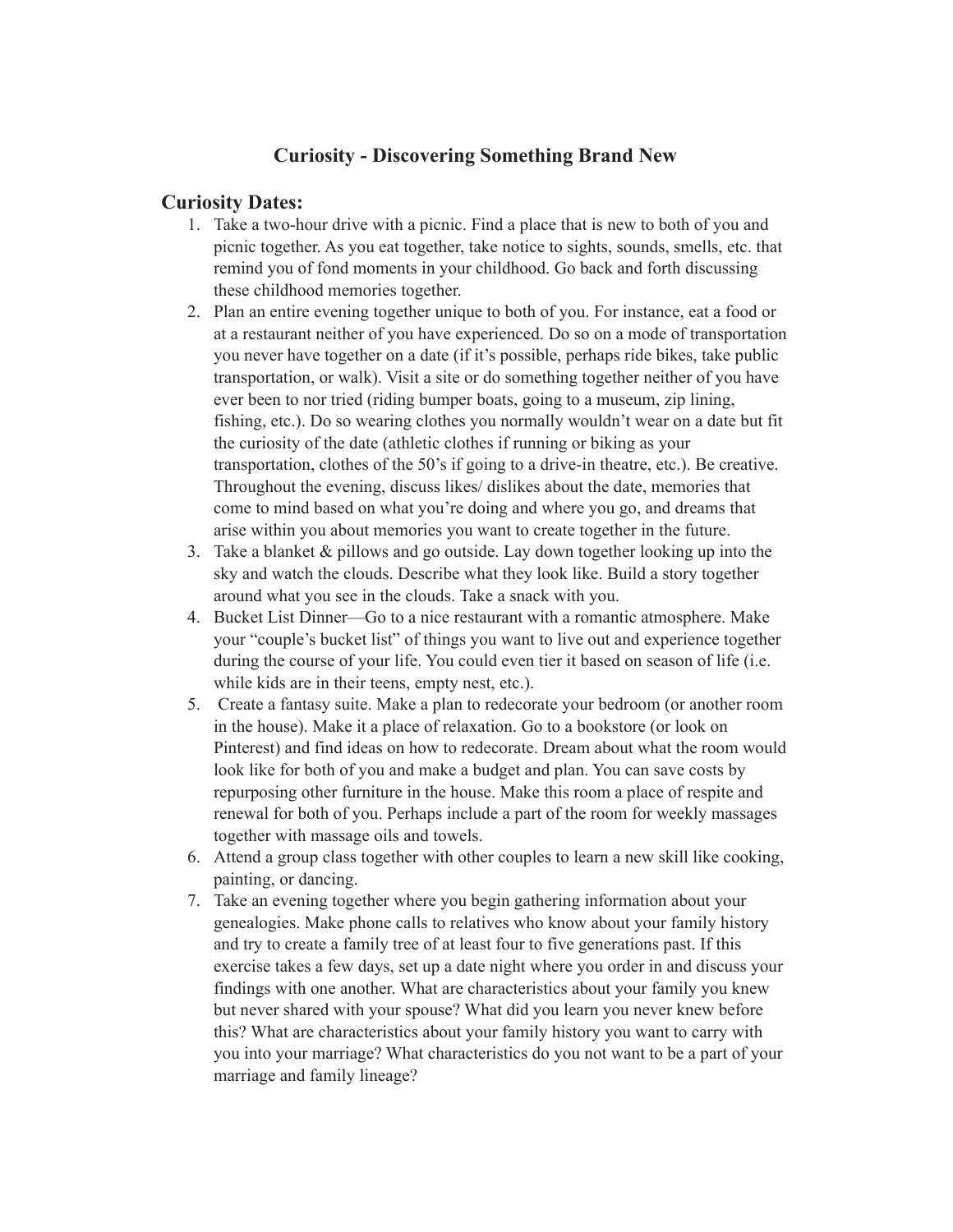- 8. Go on a dinner date and throughout the evening play the game, two truths and lie. Continually go take turns throughout the date providing two truths about you and one lie. Have your spouse try to pick out the lie.
- 9. Research ahead of time a few strengths tests, personality assessments and spiritual gifts inventories. Here are some suggestions:
	- a. Elmer Towns Spiritual Gifts Test http://www.elmertowns.com/ spiritual gifts test/
	- b. Strengths Finder 2.0 http://strengths.gallup.com/110440/default.aspx
	- c. Smalley Personality Test http://smalley.cc/images/Personality-Test1.pdf

(You could also find other free inventories online by doing a web search.) Take the tests together and then plan a lunch or dinner date to discuss the results together. As you discuss the results see if they resonate with your spouse. Take these results and use them to discover more about your passions and dreams both individually and together.

10. Dream dinner. Ask your spouse the question: If you could have dinner with anyone in history, who would it be and what would you eat? Create a date specifically around this theme. For example, if your spouse wanted to eat with Oprah Winfrey, find out some of Oprah's favorite food and prepare them for your spouse. Present your spouse with a gift from one of Oprah's "favorite things." Decorate the dinner table with a tablecloth donned with clippings from "O" magazine, etc.

# **Curiosity Questions:**

- 1. What TV sitcom or movie family best describes your real family growing up? What character or role did you play?
- 2. What is your favorite or fondest memory of childhood?
- 3. Describe in detail your most mischievous moment in childhood. What did you do? Who was there? Did you get in trouble?
- 4. Describe the group of friends you most associated with in high school. As you look back do you consider yourself a jock, techie, loner, etc?
- 5. What's your favorite or fondest memory of high school?
- 6. Describe your most mischievous moment in high school. What did you do? Who was there? Did you get in trouble?
- 7. What is one activity or task you were really good at or known for in high school?
- 8. If you could go back and give advice to yourself at 15-years-old, what advice would you give?
- 9. What is the grossest thing you have ever had to do?
- 10. What is one of the dumbest things you've ever done?
- 11. On the contrary, describe one of your most brilliant moments. What is one of the best decisions you've ever made that I may not be aware of?
- 12. What five words best describe how you see yourself?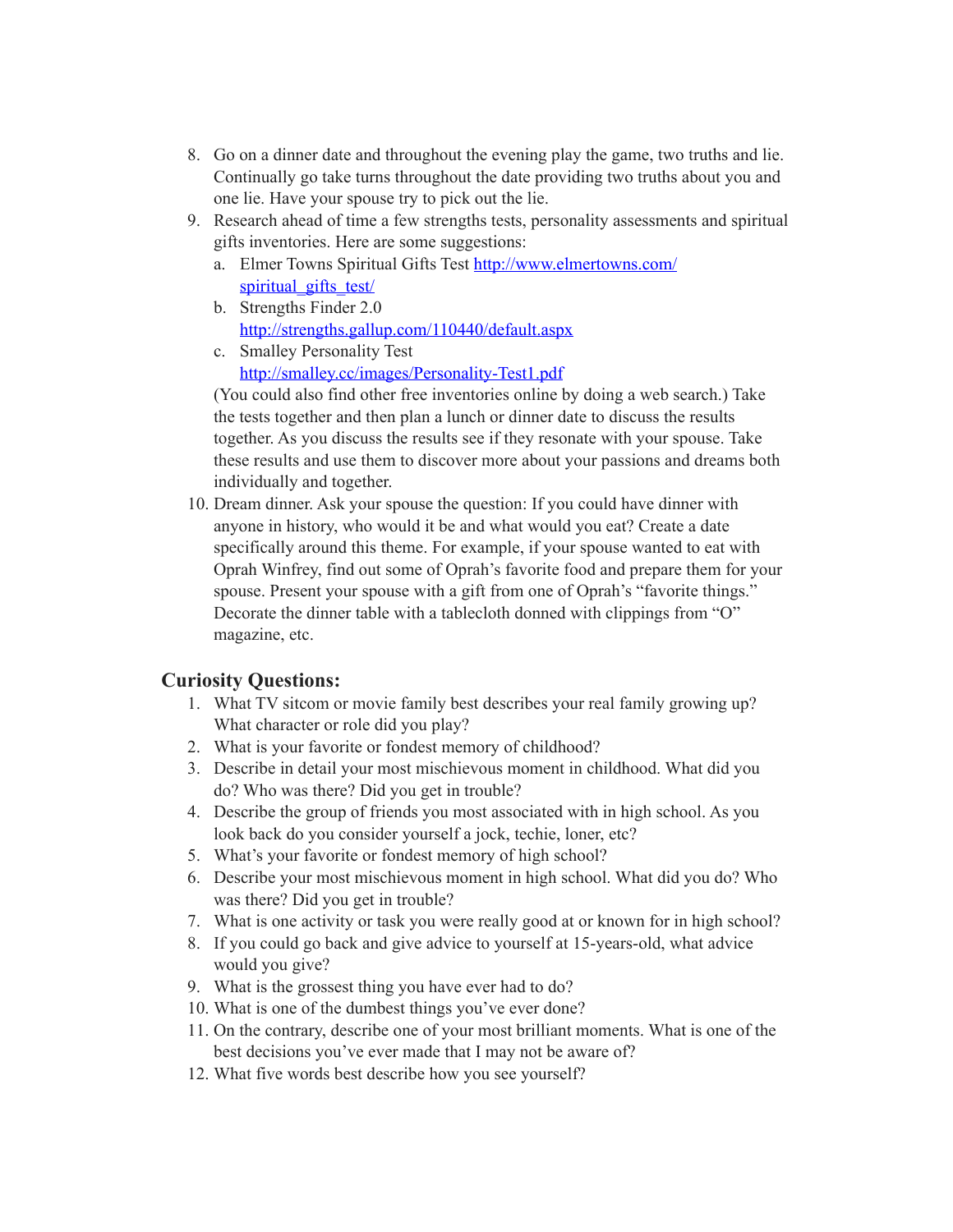- 13. I consider my two greatest strengths to be…
- 14. I consider my two greatest weaknesses to be…
- 15. Describe a time in your life you used one of your strengths to help another person overcome adversity. Discuss a moment perhaps nobody else knows about.
- 16. Describe a time somebody helped you through a time of adversity.
- 17. Name one person you admire and look up to. What character traits or qualities do you admire about them?
- 18. Reminiscing on your past skills and memories, name one life skill you would like me to learn and practice with you so you don't lose that part of you.
- 19. If you could dress me, what would I be wearing in public?
- 20. If you could dress me, what would I be wearing in the privacy of our home?
- 21. I feel especially loved when you…
- 22. Designing a romantic evening together would include what three elements?
- 23. My favorite season of the year is…because…
- 24. The part of each day I dislike the most is…because…
- 25. My favorite time of the day is…because…
- 26. If I could change one thing about myself it would be…
- 27. Keeping it light, what irrational or "weird" fear do you have? (For instance, you may have a fear of fishing hooks, clowns, or cracks in the sidewalk)
- 28. If you had a super power, what would it be? Why?
- 29. If you had one day to yourself to go and do anything you wanted, what would you go do?
- 30. If we could take a class together to learn something new, what class would it be?
- 31. What is the one item you would love to have or something you secretly wish I would do for you more but think it would be too selfish to ask?
- 32. What do you secretly wish you could do better?
- 33. Picture yourself getting out of bed in the morning. On the morning you just want to roll over and pull the blankets over your head, what's going on that day? Name the one biggest influence that keeps you in bed, not wanting to get awake to face the day.
- 34. Picture yourself getting out of bed in the morning. On the morning you cannot wait to begin the day and are out of bed with no reluctance, what is going on that day? Describe the day that gets you out of bed with no reluctance. Who are you with? What are you doing? Where are you going?
- 35. If you could spend the day with anyone in history who would it be? What questions would you ask him/her?
- 36. Describe your faith journey. Who was Jesus to you growing up? Did you go to church? What was that experience like?
- 37. How did you come to faith in Jesus?
- 38. Describe your relationship with Jesus. What spiritual disciplines help you connect with God the most?
- 39. When have you felt closest to God? What was going on in your life?
- 40. When have you felt the furthest from God? What was going on in your life?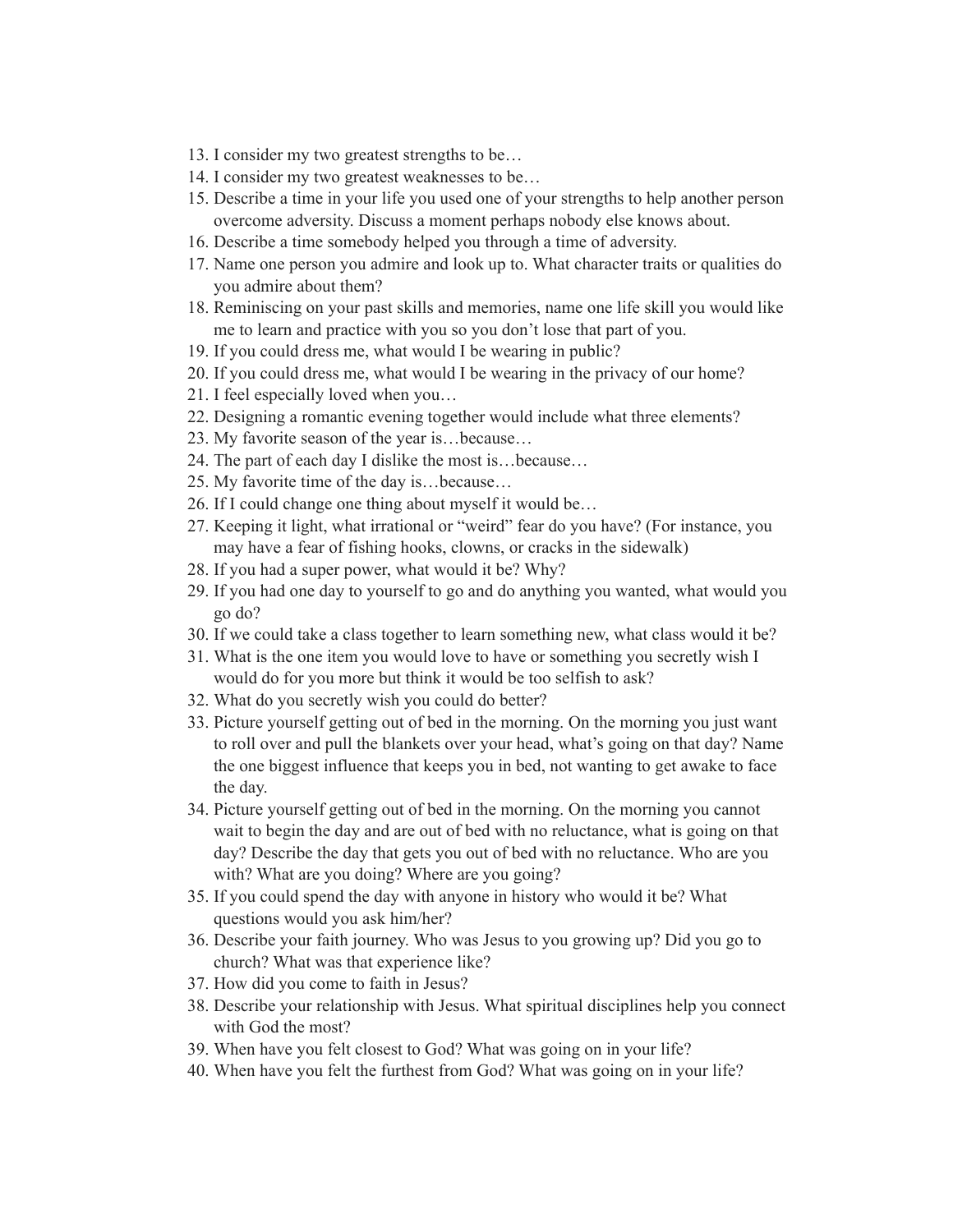- 41. I tend to turn toward God the most when…
- 42. I tend to turn away from God the most when…
- 43. What is your favorite book of the Bible and why?
- 44. If you were President for 30 days with no restrictions and could enact executive orders, what would you do for the country during this time?
- 45. What change do you need to enact in your life right now (i.e. exercise, prayer, eating differently, working harder, taking more responsibility, etc.)?
- 46. If you could pick my career path (with the education I currently possess) what would it be?
- 47. What is one wish you secretly have for me as your spouse?
- 48. What concerns do you have that I don't seem interested in?
- 49. If we were given \$100,000 with the stipulation that we had to agree together on how to spend it in its entirety, what we would do? (We can't split it and do our own thing).
- 50. What tradition(s) do you or have you held dear to you? Is there a tradition you wish we would either pick up again or start anew?
- 51. What is your fondest memory of the two of us together?
- 52. I sometimes secretly wish we could…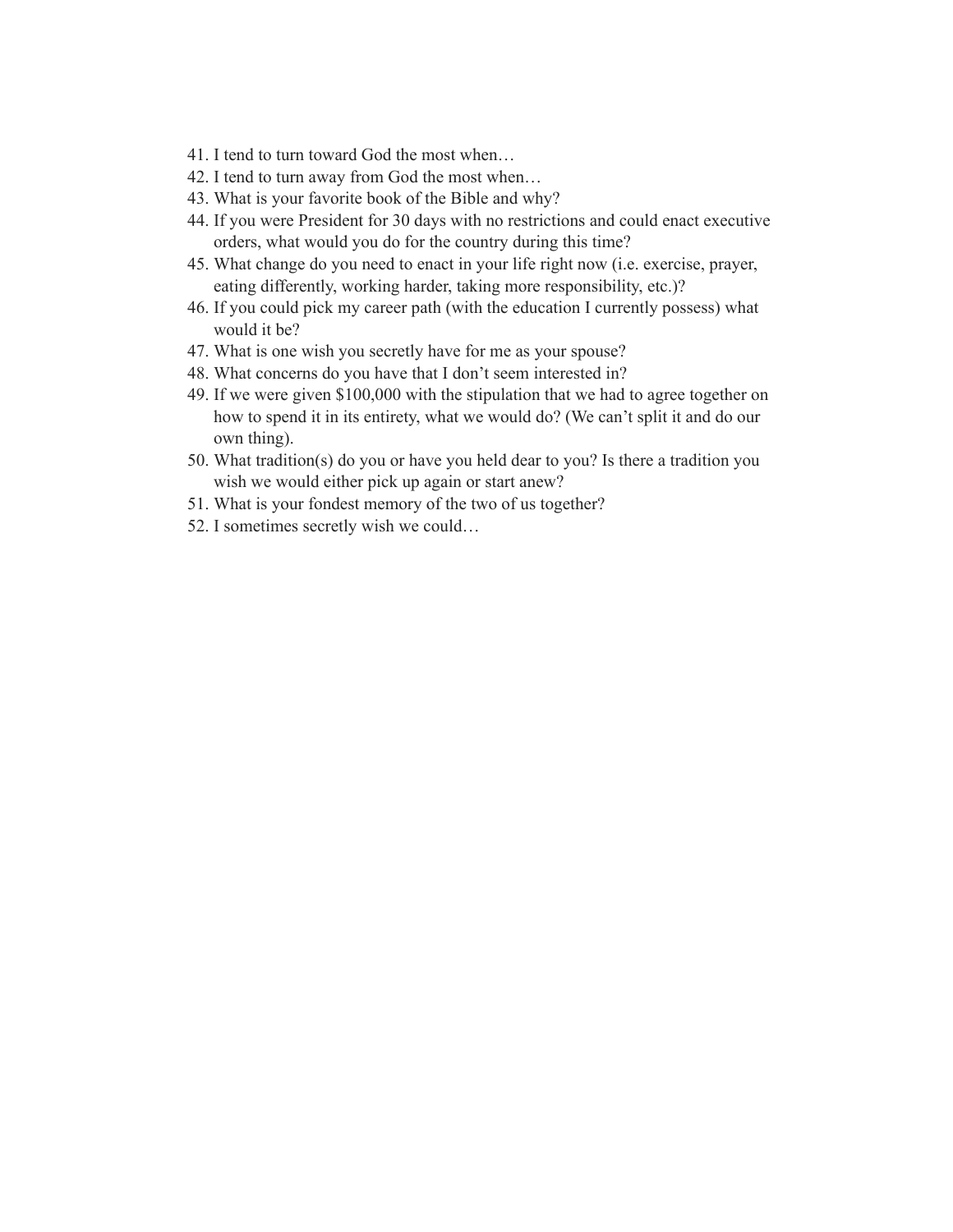# **Fascination: In Awe of Your Mate**

#### **Fascination Dates:**

- 1. Join your spouse doing a hobby he/she loves (fishing, hunting, sports games, painting, spa day, hiking, opera, dancing, etc.). Become a student of that activity and learn to love what he/ she loves doing. Plan dates that include this activity and begin making memories together.
- 2. Do a movie, superhero style—Choose a superhero movie to rent or see in the theatre. Throughout the evening be sure to talk to your spouse about why he/she is your superhero, expressing your awe for all of the powerful things they do and are for you. To take this date up a notch, purchase some superhero attire (cape, mask, etc.) for one another to wear. When you get home, play make-believe.
- 3. Choose an activity one of you participated in during high school (band, wrestling, football, volleyball, debate, theatre, etc.) and schedule a date to a local event of that activity. Relive and share memories with your spouse and help them develop a deeper fascination with a part of your past.
- 4. Choose an activity your spouse may have little to no knowledge you are good at or experienced with (crocheting, changing oil in the car, tying flies, detailing cars, organizing, sewing, baking, etc.) and do that activity together on a date. (Taking a full Saturday to do this would be ideal). If it doesn't take long, take turns doing activities the other is good at and do them together. You may need to go together and get materials ahead of time as well.
- 5. Time capsule date—Take an evening together where you dine in and gather together all of your old love notes, pictures, wedding videos, cards and memories together. Reminisce by reading the cards, notes and looking at the pictures. Discuss what you loved about one another and memories you created. When you are finished looking back, create a time capsule of the present date and feelings you have for another. You can buy a journal, cards, use pictures or even write love notes/ honor lists to one another (whether you share them now or later is your choice). You can also create a timeline of significant events up to that point and describe how God has worked in your marriage. After taking time to log these memories place them in a shoebox or equivalent and place it in a safe place. Count either 10, 15, or 20 years from now and write on the outside of the box, "Open on (today's date plus # of years you choose)." Relive this same date on that same day all over again in the future.
- 6. Honor Date—If you can afford it, make reservations at an upscale restaurant of your choice. Prior to going out to dinner spend time making an honor list for your spouse. Begin writing down everything you can about what makes your spouse valuable and lovable. What do you cherish about him/her? Dress up for this date night. Make it classy. During dinner honor your spouse by revealing the list. Read them to him/her. After the date is over, begin adding to the honor list on a regular basis.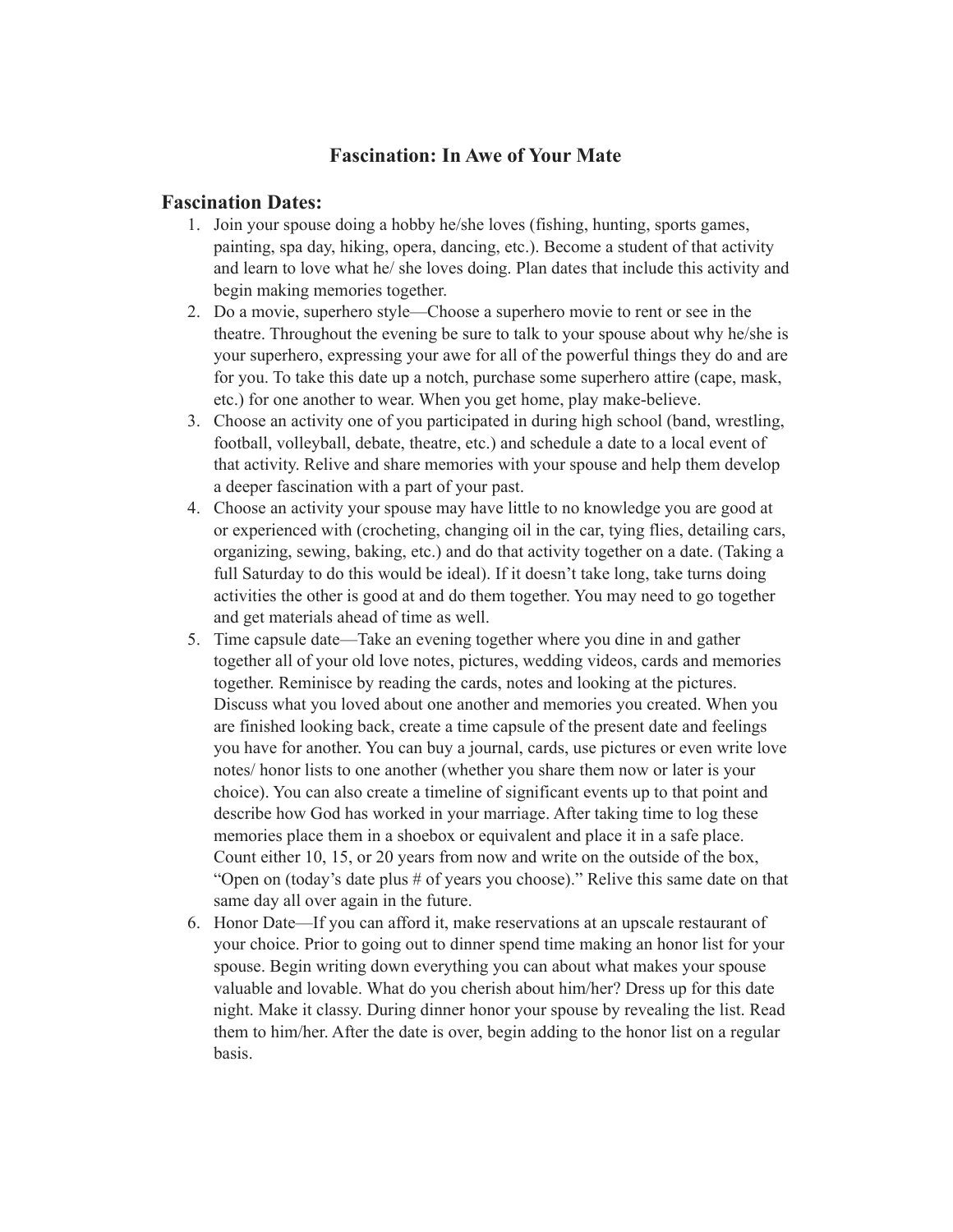- 7. Take your spouse with you to work for half-day. Whether you work inside or outside the home, have your spouse join you doing your daily job.
- 8. Husbands, send your wife to get the beauty treatment that makes her feel most beautiful. After her treatment, pick out the outfit you think she looks most dazzling in and have someone take photos of you.
- 9. Find out your spouses' spiritual gifts and find an activity you can do together that will show off that gifting (e.g. hospitality—invite another couple over to dinner and watch your spouse shine).
- 10. Wives, attend a sporting event or activity your husband loves. Pick out his attire for the day, dress similarly and take photos together of your adventure. Have him teach you throughout the day the art and science behind the game or activity.

#### **Fascination Questions:**

- 1. Early in our relationship (the first few dates), what kept you interested in me?
- 2. What was it about me that made you fall in love with me?
- 3. When did you first know I was "the one?"
- 4. What is it about me now that you love?
- 5. When are you infatuated with me?
- 6. What am I doing when you are most turned on physically by me? What am I wearing? What time of day is it?
- 7. What one action or behavior makes you stop and appreciate me even more?
- 8. What is your love language (physical touch, acts of service, words of affirmation, gifts or time)?
- 9. I feel most loved by you when…
- 10. I feel most safe with you when…
- 11. What gifts do you enjoy receiving?
- 12. When do you want me to spend more time with you?
- 13. I especially love it when you touch me…(i.e. in public, by playing with my hair, holding my hand, etc.)
- 14. When do you most appreciate my words of encouragement? What do you need to or enjoy hearing from me?
- 15. What chores/ responsibilities do you appreciate me doing the most?
- 16. At what times do you need assurance of my love the most?
- 17. I'll never forget the moment when you…(share a moment you felt closer to your spouse than ever).
- 18. When do you feel closest to me? What is going on in our relationship that makes you feel close? What am I doing?
- 19. When do you feel distant from me? (Or are least fascinated with me  $\circledcirc$ )
- 20. How can I be more intentional at staying fascinating to you?
- 21. When have you been most fascinated by me?
- 22. Think back to when we first started dating. What has changed about what you look for and value in the date today?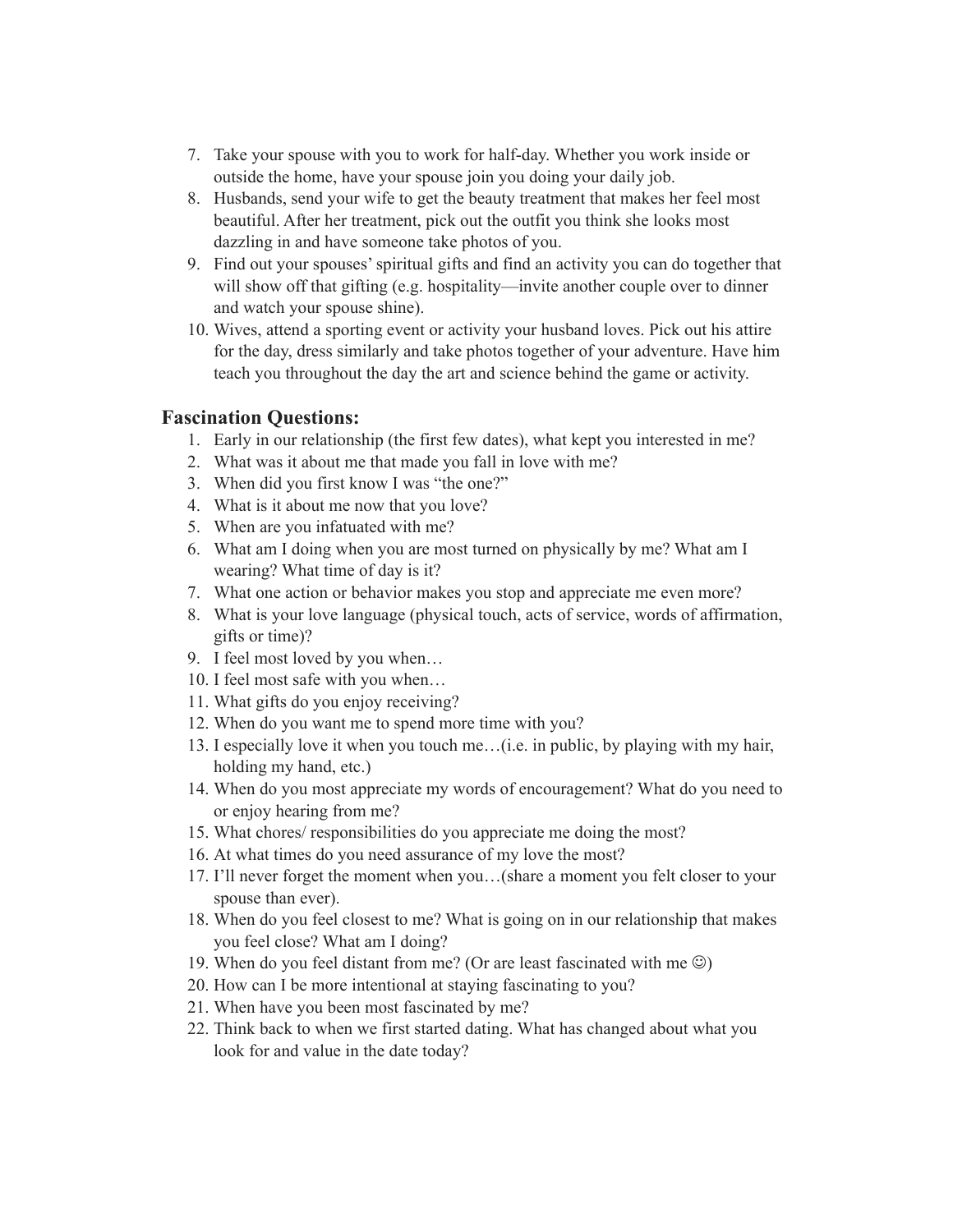- 23. Based on what you see in my actions and behaviors, what would you say are my priorities?
- 24. Do these priorities match what you wish for or see in me?
- 25. What one skill/ behavior do you see in me that you believe needs to be drawn out?
- 26. What five qualities to you most admire in me today?
- 27. My one fantasy or bucket list item I want to check off with you in the next six months is...
- 28. What three "simple things" in life do you cherish?
- 29. What do you want to be remembered for?
- 30. What makes you most fulfilled about being a man/ woman?
- 31. What is one charity your heart is most burdened for?
- 32. What is the most meaningful award you've ever received?
- 33. What did you do at work this week?
- 34. What do you consider to be your life's greatest accomplishment so far?
- 35. What do you believe to be your greatest accomplishment at work?
- 36. Tell me what you do on an average day—the details.
- 37. When do you feel the most drained?
- 38. When do you feel most alive?
- 39. What is the greatest compliment you've ever received? From who?
- 40. When do you see me in my element?
- 41. What do you think I am most gifted at?
- 42. You light up a room when you...
- 43. How can I better show you that I am in awe of you?
- 44. When was the last time you felt proud of something you accomplished?
- 45. What do you believe is your greatest gifting or talent?
- 46. Do you feel like I take interest in what you enjoy?
- 47. What is something I do quickly or easily that you find hard to do?
- 48. As a team in marriage, where do you see me step up in an area you feel weak?
- 49. When was the last time you heard me say something you were really impressed by?
- 50. When was the last time you felt proud of me?
- 51. When do you see me best serving others in my spiritual gifts?
- 52. What would you say makes us fascinating together as a couple?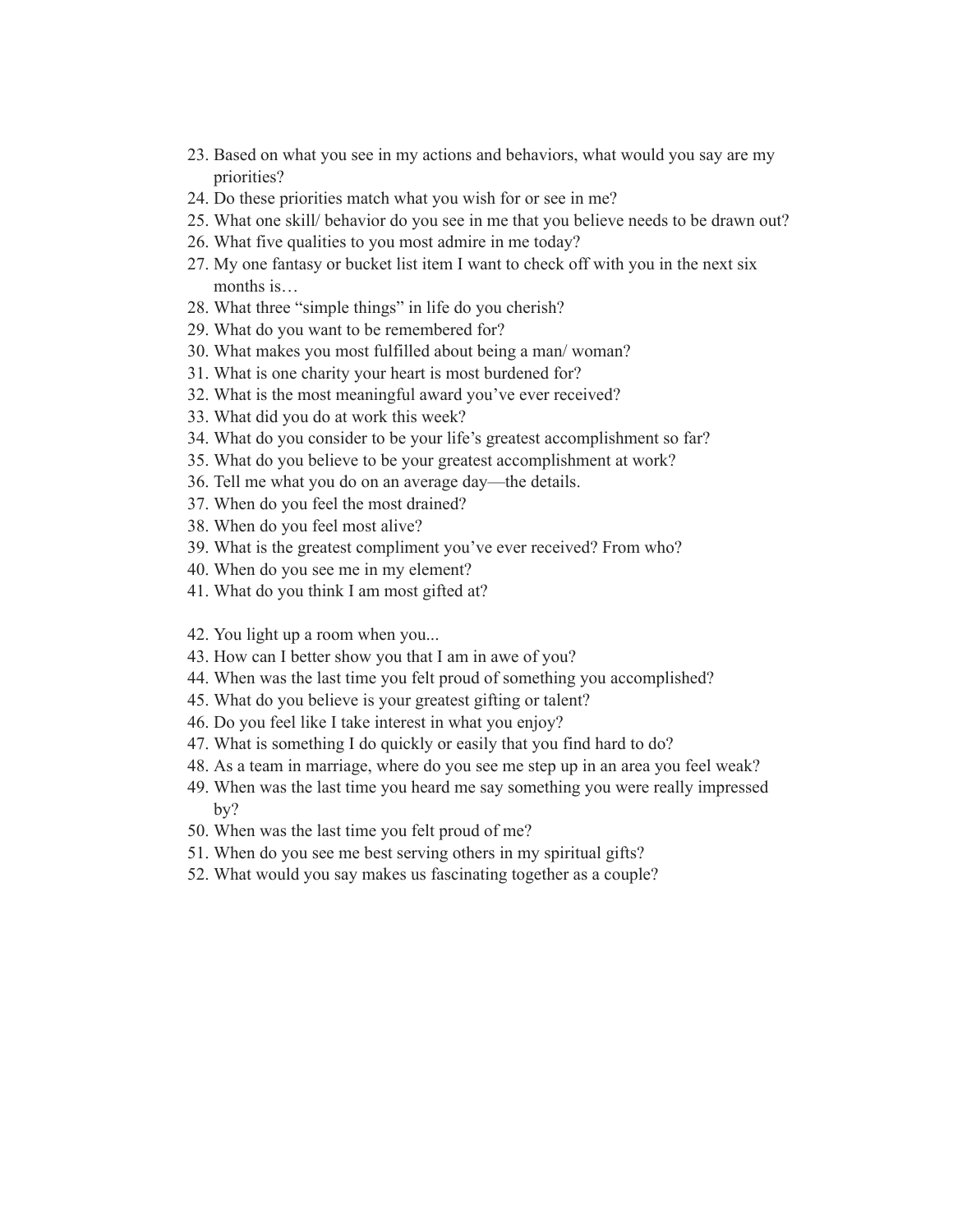# **Resolve: Listening to the Emotions Behind Issues and Conflicts**

#### **Resolve Dates:**

- 1. Setting—Put a big fluffy pillow in the middle of the floor, grab a bottle of wine (or your beverage of choice), turn cell phones, ipads and all technology to their off switch, turn the lights on low and simply talk to one another for 45 minutes. No bodily contact, just talking. Pray together that the Holy Spirit prepares the way for each person to hear and accept in love all that is said. The grounds rules include no raised voices, rolling eyes or otherwise defensive gestures. All words should be spoken and received in love. Spend the rest of the time discussing 2-3 issues troubling each of you and why. Put a plan together for the best way to resolve these issues together.
- 2. Take a trip to nowhere—Life is hard! With all of the stress from planning and already over-packed schedules, sometimes we forget to take the time to really LISTEN to our spouse. This date requires no planning, packing or ideas. Just get into the car (don't forget to fill it up with gas) and start driving into the sunset/ sunrise together. Stop when you're hungry or thirsty. If there's an interesting site or town, pause and explore. So much of life seems to be about following the agenda. Allow this date to be about following your heart and recapturing the exciting sense of the unknown you felt when the two of you first started dating. While on your trip, ask your spouse questions from the resolve list. On your return home, resolve to rekindle the fire in your marriage and to fight for one another.
- 3. Go out for an ice cream date together. While you're eating your ice cream, discuss together what makes you want to "scream." What are the little foxes in your garden fighting against your relationship?
- 4. Fight the Tension—Resolving conflict and engaging in difficult conversation together can foster negative energy. Decide together to begin finding ways to channel those frustrations and conflicts appropriately until you're both ready for a healthy resolution. Use this date to find a common outlet for these energies. For instance, you may decide to get a gym membership for the both of you to work out at the same time. Or you could take a kick boxing class or karate class together. Go on a date to explore these options so that when you are in the heat of the moment, you can rely on this one common outlet to help you release some tension together.
- 5. Use this date to resolve to make one common issue in your marriage a common strength, not a point of contention. For instance, if money is a common conflict in your marriage, take a Dave Ramsey class together. Use this date to turn the issue (money, etc.) into an opportunity for both of you to learn, grow and be on the same team around this contention.
- 6. Go to a coffee shop or someplace cozy you both enjoy. Practice communicating together over a cup of tea, coffee, wine, etc. In particular,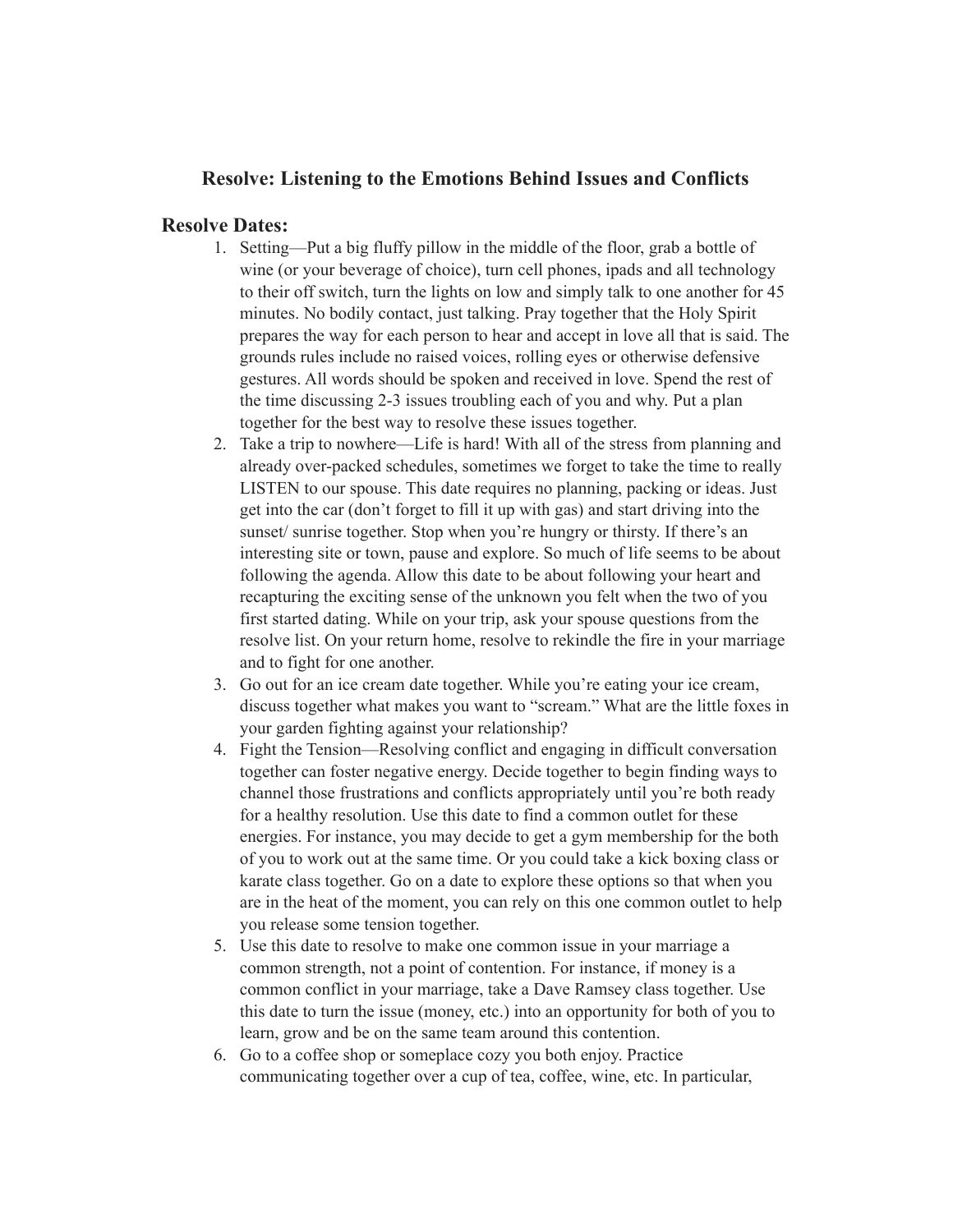practice working on discovering the underlying motivation during conflict. This is an exercise that will help you when conflict does come up in your relationship. Here's out it works: Take either a previously resolved issue in your relationship or discuss one that is relatively safe and practice communicating in the following manner: *I feel (negative emotions such as sad, scared, mad, confused, etc.) when you (describe behavior/ problem causing the negative feelings) because (your perception of the behavior and how it's affecting the positive emotions you really want).* If you are stating negative emotions you must include the underlying positive motivation behind what you want. For example, "I feel sad when you go golfing on the weekends because I really enjoy being with you and I'm afraid you don't want to spend time with me." *Finally, invite your spouse in to collaborate with you on a plan that works for both of you.* "Perhaps we could go on a date night together on Friday nights of the weekends you go golfing?" Practice this together on your date. If you're competitive, take a board game or cards as you practice. It will give you content

- 7. Redemption Date—We've all had them—well-intended dates gone terribly bad. Tonight is your night to redeem that date. Think back to a night the two of you planned a wonderful evening together but it ended in conflict and chaos. As best as you can remember the evening, plan the date over again. Relive it, but redeem it. If you are really good and can remember the conflict, reminisce on what it was about and laugh at yourselves (if you can) on perhaps the pettiness of the issue or why the night went awry. Challenge yourselves to redeem the night in the memorable way possible.
- 8. Sometimes a get-away is all we need. Too often in marriage minor disputes build from the monotony, routine and everyday stresses of life, and it leads to major disagreement, distancing and disaffection. Yet we can't put our finger on one issue in particular. Pretty soon we find ourselves simply "doing life," but in our own little worlds. Take a weekend away. Get a hotel room for a night (or two if you can). Go to a resort where there are activities. If you have kids, get a baby-sitter. Go somewhere to simply get out of the house and break the routine. Use the weekend to listen to one another about the growing frustrations and resolve to put them to bed (figuratively and literally).
- 9. If you've had a difficult week working through a disagreement, plan a date that will be a total mood shifter. Go see a stand-up comedian, rent a comedy movie or even watch clips of your favorite comedian online with a glass of your favorite drink. Spend time just laughing together.
- 10. Resolving disagreements and talking through emotions can be draining and exhausting. Bring energy back into the relationship by planning a date night in. Put the kids to bed or have a babysitter take them out. Lock your bedroom door. Order dinner in and get candles, music, massage oils, snack food, a light movie etc. Start the night by giving one another a relaxing massage. Enjoy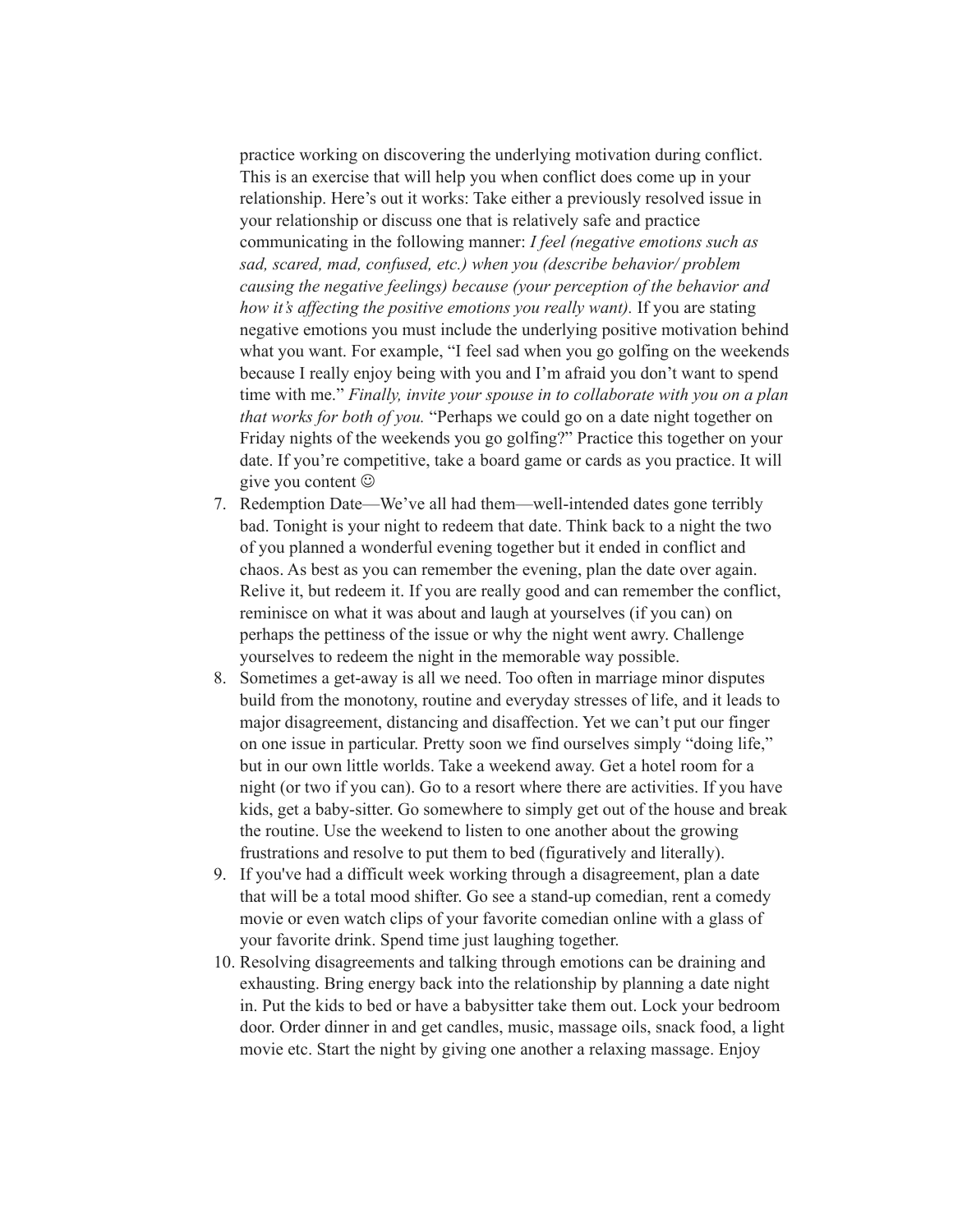some food together in a bedroom picnic. Watch a movie cuddled in bed. Enjoy one another.

## **Resolve Questions:**

- 1. When was the last good discussion we've had about our true feelings on an issue?
- 2. Do we talk enough about how we really feel when we have a disagreement?
- 3. How can I help you feel supported and heard when you are sharing your frustrations?
- 4. When sharing your frustrations, would you prefer an empathetic listener or a problem solver?
- 5. On a scale of 1 to 10, 10 being as honest as you can get, how honest do you think we are with each other?
- 6. What do you need from me to increase your honesty and openness with me?
- 7. Do you believe you have a hard time being direct about your feelings?
- 8. Do you believe I have a hard time being direct about my feelings?
- 9. Do you ever feel I don't express my true feelings to you?
- 10. Are there times you feel I withdraw from conflict?
- 11. Without getting upset or offended, and answering honestly (make sure you are emotionally ready to ask this question), what question would you like to ask me about our relationship?
- 12. What do I do that irritates you?
- 13. Take an issue, irritation, frustration or difference of opinion that has been divulged. Each spouse now take the other person's side of the issue and present it back to your spouse as if it were your issue, opinion or frustration.
- 14. When we are in the middle of a conflict, what do I do that pushes your buttons?
- 15. When do you feel misunderstood?
- 16. In your opinion, what is the dumbest argument we have ever had?
- 17. Is there anything in our married past I did or do that you haven't forgotten or divulged?
- 18. Are you holding onto anything the needs to be forgiven on your end or an apology on my end?
- 19. What has been the most difficult thing you've forgiven (any relationship)?
- 20. What has that forgiveness taught you about yourself?
- 21. What has it taught you about how you communicate your feelings?
- 22. What posture (body language, nonverbal communication, tone of voice, etc.) could I take during conflict that would help you feel less offended or defensive?
- 23. Is there anything my parent's do that offend you?
- 24. Are there times in our relationship you feel I wrongly blame you?
- 25. Are there times I wrongly accept blame to simply get over the conflict or issue?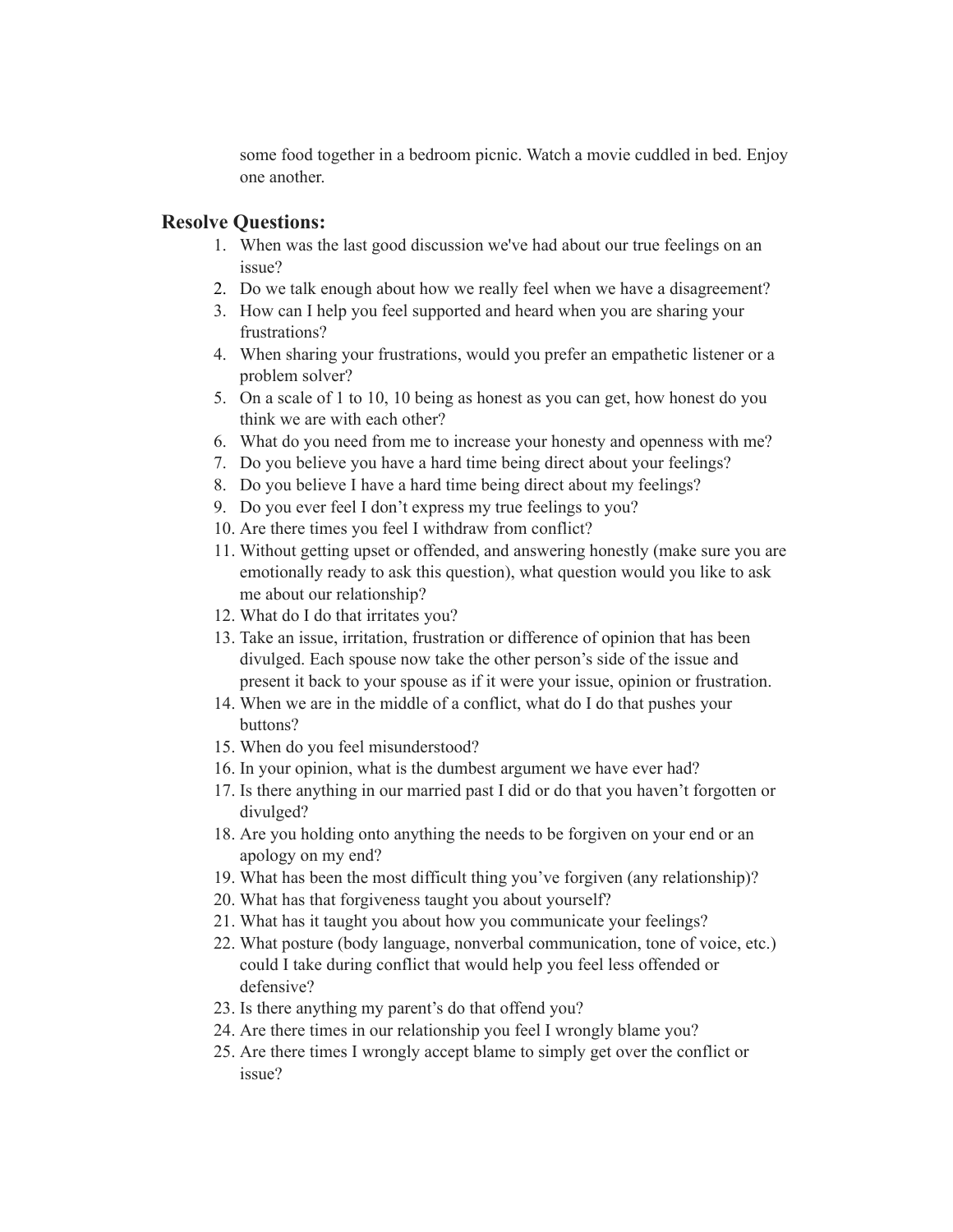- 26. What chores in our home do you most dislike? How would you like me to help you with them?
- 27. What chores/ responsibilities do you dislike doing alone and prefer my company?
- 28. What actions/ behaviors do I do on a day-to-day basis that nags you?
- 29. What do you think is a common issue that leads to nitpicking?
- 30. From your perspective, how could I help prevent these common annoyances that nag you and lead to nitpicking?
- 31. What 2-3 behaviors or habits of mine bother you the most?
- 32. What is it about those behaviors or habits that bother you? (Remember to think through underlying motivation here. For example, if it bothers you that your husband is consistently late coming home from work each night, it could be that the underlying motivation behind the frustration is not feeling valued or appreciated as a wife and what you do for him. Perhaps you feel as though he is rejecting your love by showing up when dinner is cold. And all you want is for him to accept your love).
- 33. Are there times I need to lighten up?
- 34. Do I take our issues or conflicts not seriously enough to you?
- 35. Do I make mountains out of molehills? (Do I turn minor inconveniences and disagreements into major arguments)?
- 36. How can I help us resolve minor disagreements before they become major arguments?
- 37. In a discussion, when do you feel yourself shutting down?
- 38. What emotions (i.e. fear, rejection, unappreciated, disrespected, etc.) in particular are you most afraid of in yourself (i.e. when do you find yourself getting increasingly defensive, withdrawing or aggressive because of your emotions)?
- 39. What emotions (i.e. anger, sadness, apathetic, etc.) in particular are you most afraid of when presented from your spouse (i.e. when do you find yourself getting increasingly defensive, withdrawing or aggressive because of your spouse's emotions)?
- 40. How can I help us turn a disagreement into a discussion?
- 41. When was the last time you hid your true feelings from me because you were afraid of my reaction?
- 42. Describe 2-3 legitimate fears you have and explain how they became fears.
- 43. When have we used humor in the past to resolve conflict?
- 44. Would you appreciate using humor to help ease tension during conflict?
- 45. What are humorous mannerisms I have that could help break the ice in a healthy way?
- 46. What do you consider inappropriate times to use humor?
- 47. Have I been sarcastic or manipulative in my communication with you?
- 48. Does technology get in the way of our communication and listening to one another?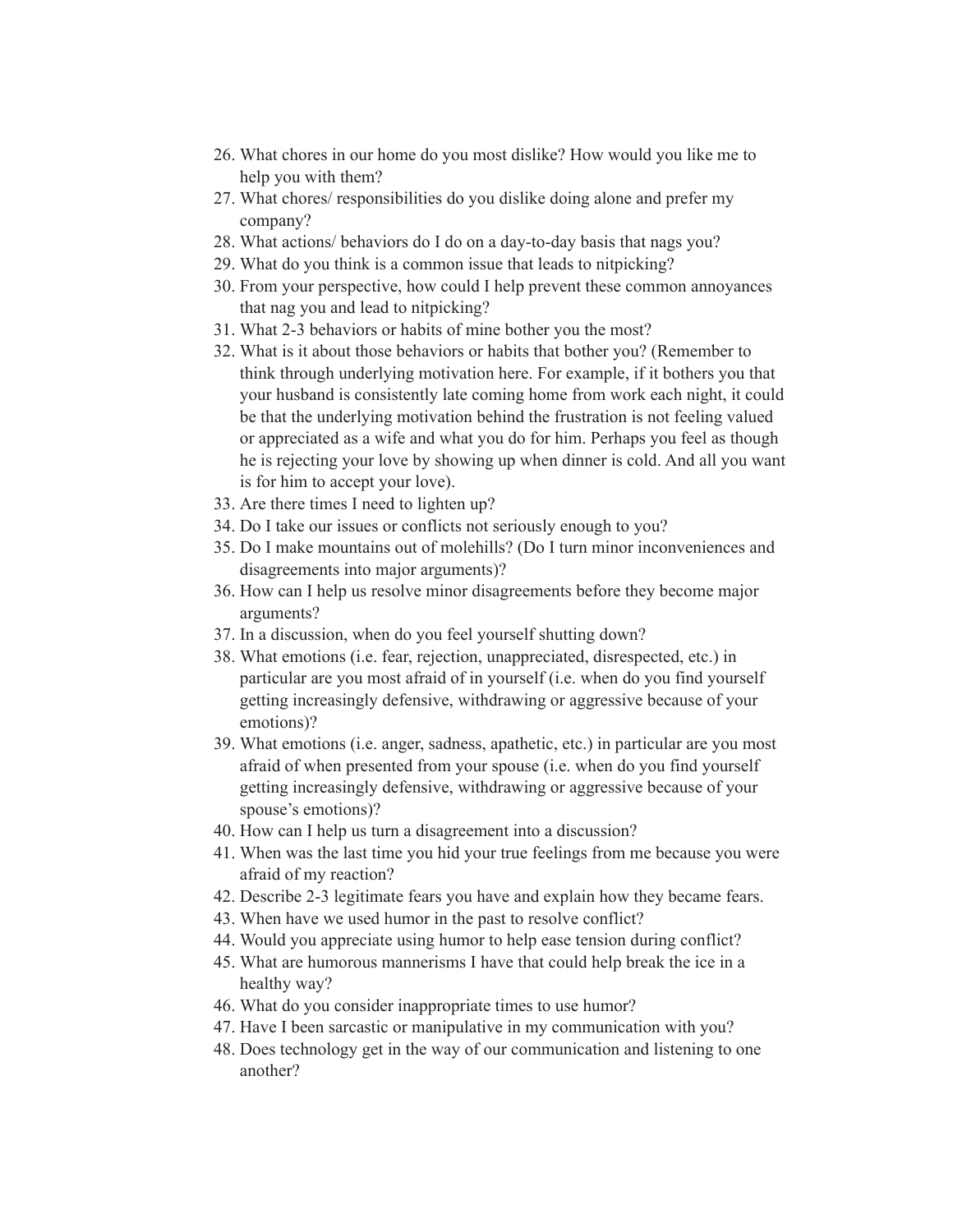- 49. Has your sexual desire toward me been hindered because of my inability to hear to you?
- 50. Have we used sexual intimacy in the past to sweep conflict under the rug?
- 51. How can we use sexual intimacy in a healthy way to resolve conflict?
- 52. How can we increase the amount of "interacting couple time" we have each day?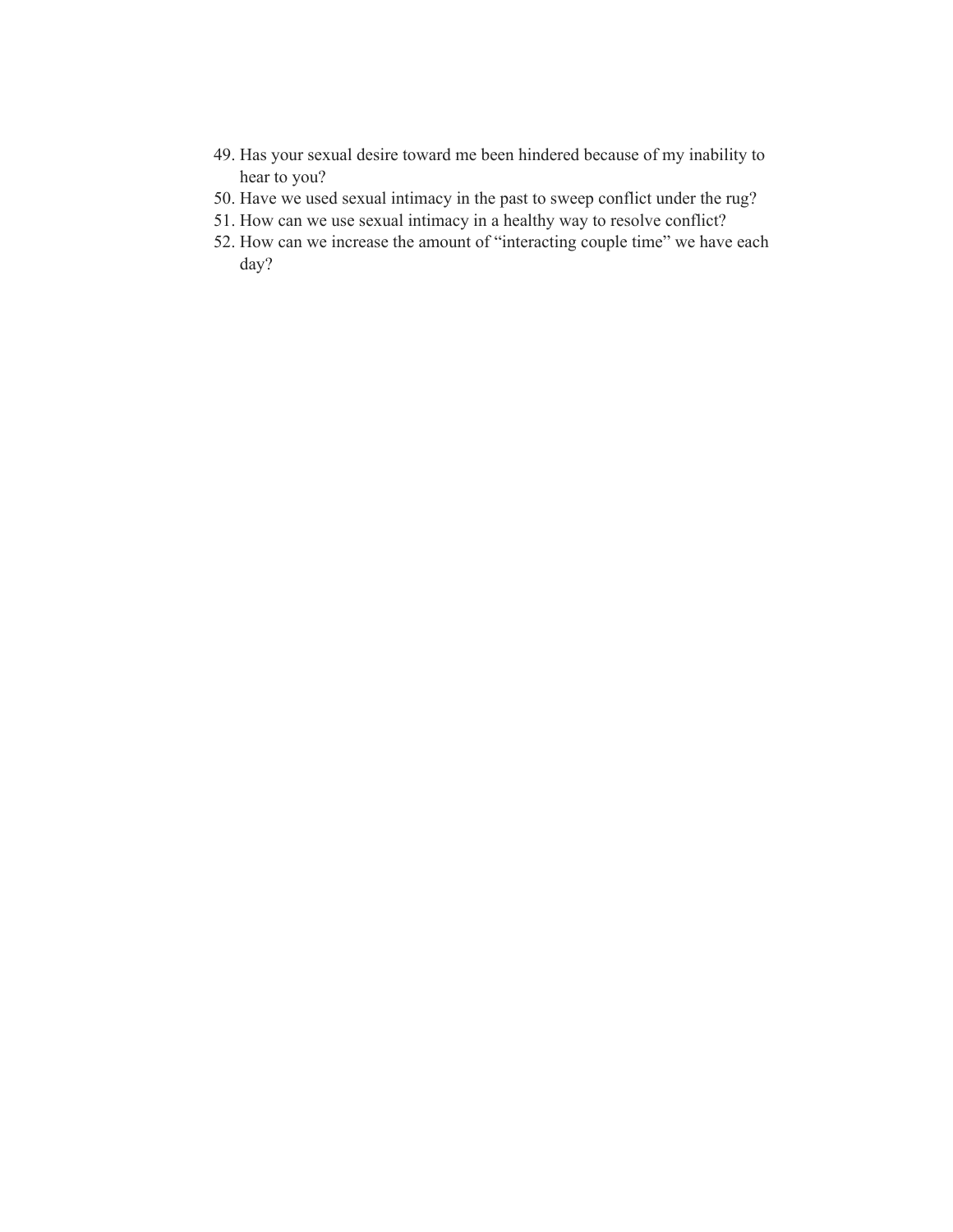# **Understanding: Validating Opinions and Feelings**

## **Understanding Dates:**

- 1. Setting—Go to the lobby of a resort hotel or somewhere special that you don't usually go. Grab some hors d'oeuvres for nibbling and pick a subject where you and your spouse disagree. Each is then charged with defending the other's position like a debate club, where you have to present the "other" side. For a good end to the night, reserve a room and place the "Do not disturb" sign clearly on the door handle.
- 2. Pick a date where you do something your spouse has always wanted you to do, but never have (i.e. gun show, baseball game, spa, etc.). Really show your spouse that you value his/her hobbies, passions, opinions and feelings.
- 3. Plan a breakfast date, either at your house, a charming bistro or at a local diner. Make it your own "breakfast dating spot." Often the freshness of the day brings up new ideas, energy and attitudes that are gone by the end of a long day. Turn off cell phones and use this time to listen to one another. No fixing. No problem solving. Simply listen to what is going on in the other's life. If you can make this a routine weekly or monthly date, go for it. Simply taking the time to listen to one another on a regular basis will increase understanding.
- 4. Plan a 15-minute phone date every day for the 7 days. This "date" is different than hitting the speed dial to remind him to pick something up or to remind her you'll be late. Ink it into your calendar and make sure you are both in a space where there are no other distractions (screaming kids, noisy coworkers, checkout clerks, etc.). The goal is to give one another undivided attention. While on your 15-minute "date" each day, hold a meaningful conversation together unrelated to anything in your day. For instance, you could ask questions from the Understanding Questions or Curiosity Questions menu, or you could also ask questions like: "What popular notion do you think the world most has wrong?" "Describe your most embarrassing moment." "What do you think people misunderstand most about you?"
- 5. Husbands, allow your wife to pick the place and activity where she feels most relaxed (i.e. taking a walk, a favorite coffee shop, enjoying a glass of wine on the back porch etc.). On this date, focus on just listening. Allow your wife to talk and open up while you listen. Allow her to know that you're hearing her.
- 6. Wives, allow your husband to pick the place and activity where he feels most relaxed (i.e. fishing, walking through the woods, working on a hobby etc.). On this date, focus on allowing your husband to open up. Allow him to just talk and try not to offer your thoughts or criticize his. Just listen.
- 7. Take a drive together. Prior to leaving, find topics (social issues, theological/ spiritual insights and questions, current events, etc.) you've never talked about before. Give each person 3-5 miles to tell his/ her opinion about that topic.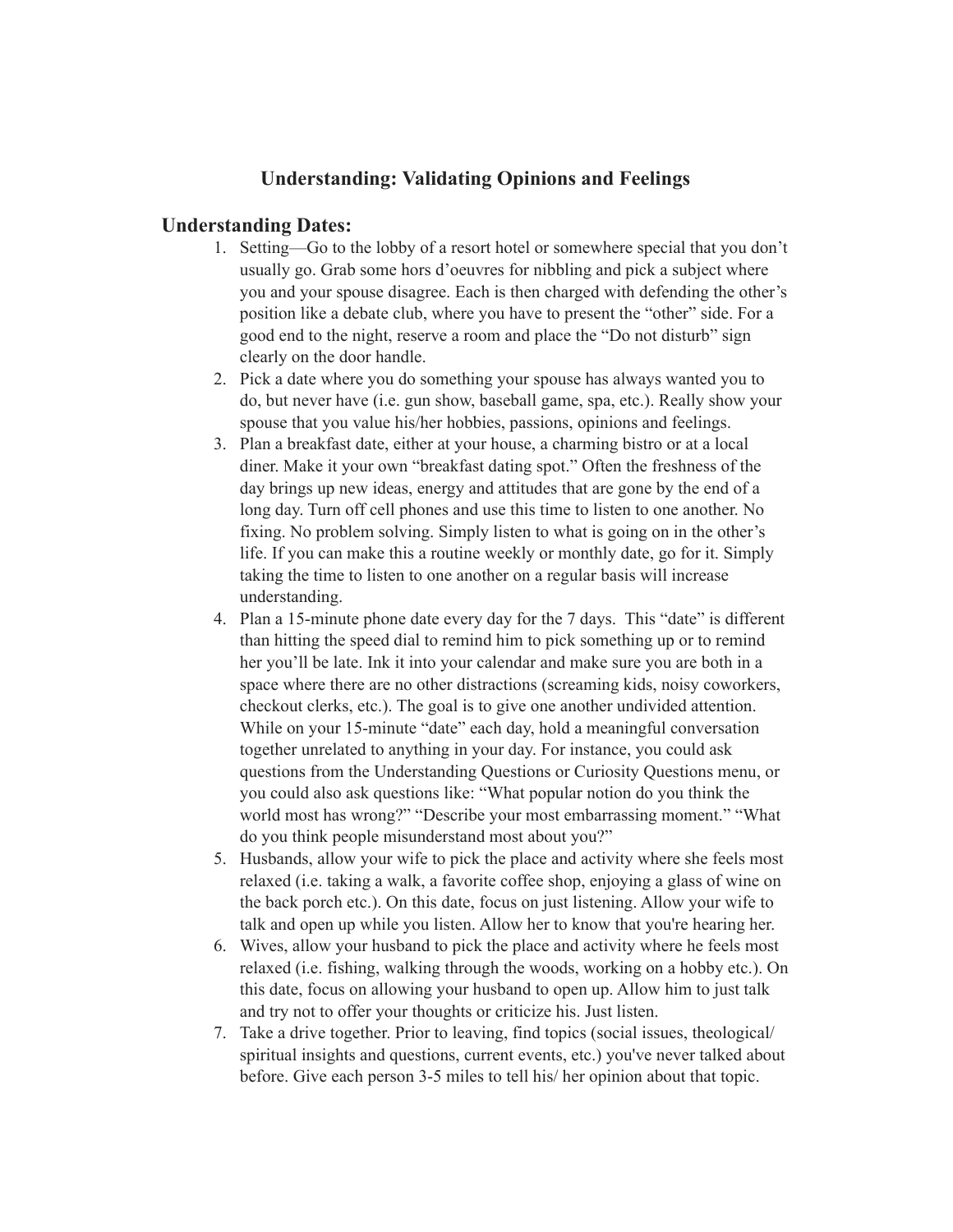After those 3-5 miles, the other person gets to share his/ her perspective. Allow this conversation to continue into dinner, miniature golf or another activity that evening. Talk simply about issues and topics you've never really discussed together. Practice listening and validating the other person's feelings and point of view.

- 8. Do an early movie and then dinner afterwards. You can either rent the movie or go see an early matinee. Choose a movie that will ignite discussion. After the movie, make or go to dinner and spend the time discussing how the movie impacted you and your perspective on the issues it brought up. Use this date to practice listening to and validating your spouse's feelings and point of view.
- 9. Pick up your spouse from work for a lunch date. Ask what he/she worked on that morning. If it was a hard morning at work, or he/she is dealing with an issue, practice validating those feelings. Don't try to resolve the issue at work for them. Be a safe and supportive teammate, rather than nosy and meddling. It may encourage your spouse to share issues with you more often.
- 10. Take a Saturday or another day of the week and switch roles for a day (or a week if you're brave and want a more fulfilling experience). Do your best to work together but allow your spouse to take on the majority of the responsibility of the other spouse's chores for the day (or week). For example, traditionally speaking, if she typically does the cooking and watches the kids, then he needs to cook dinner and watch the kids. On the other hand, she should do everything he does around the house that day. Perhaps she mows the lawn, takes out the trash, washes the cars, etc. Schedule a date night either later that night or the next day. Discuss your experience with one another. What was it like being in the shoes of your spouse for the day/ week?

#### **Understanding Questions:**

- 1. On a scale of 1 to 10, 10 being completely focused on my spouse's agenda and one being completely focused on my own agenda, where would you rate me?
- 2. Do you feel I try to validate your feelings and opinions or am I more concerned about my own feelings and agenda?
- 3. Do I try to fix your problems without listening to them?
- 4. Are you more comfortable turning to your friends or me for support when you need to talk?
- 5. On a scale of 1 to 10, 10 being a great listener, how good of a listener am I in our marriage?
- 6. When you express an idea or thought, do you feel heard?
- 7. When you tell me your opinion on a subject and I disagree, do you feel like I shut you down?
- 8. In conflict or communication, do you feel as though I try to see issues from your point of view?
- 9. Do you feel as though I value your opinions?
- 10. Do you feel as though I accept influence from you?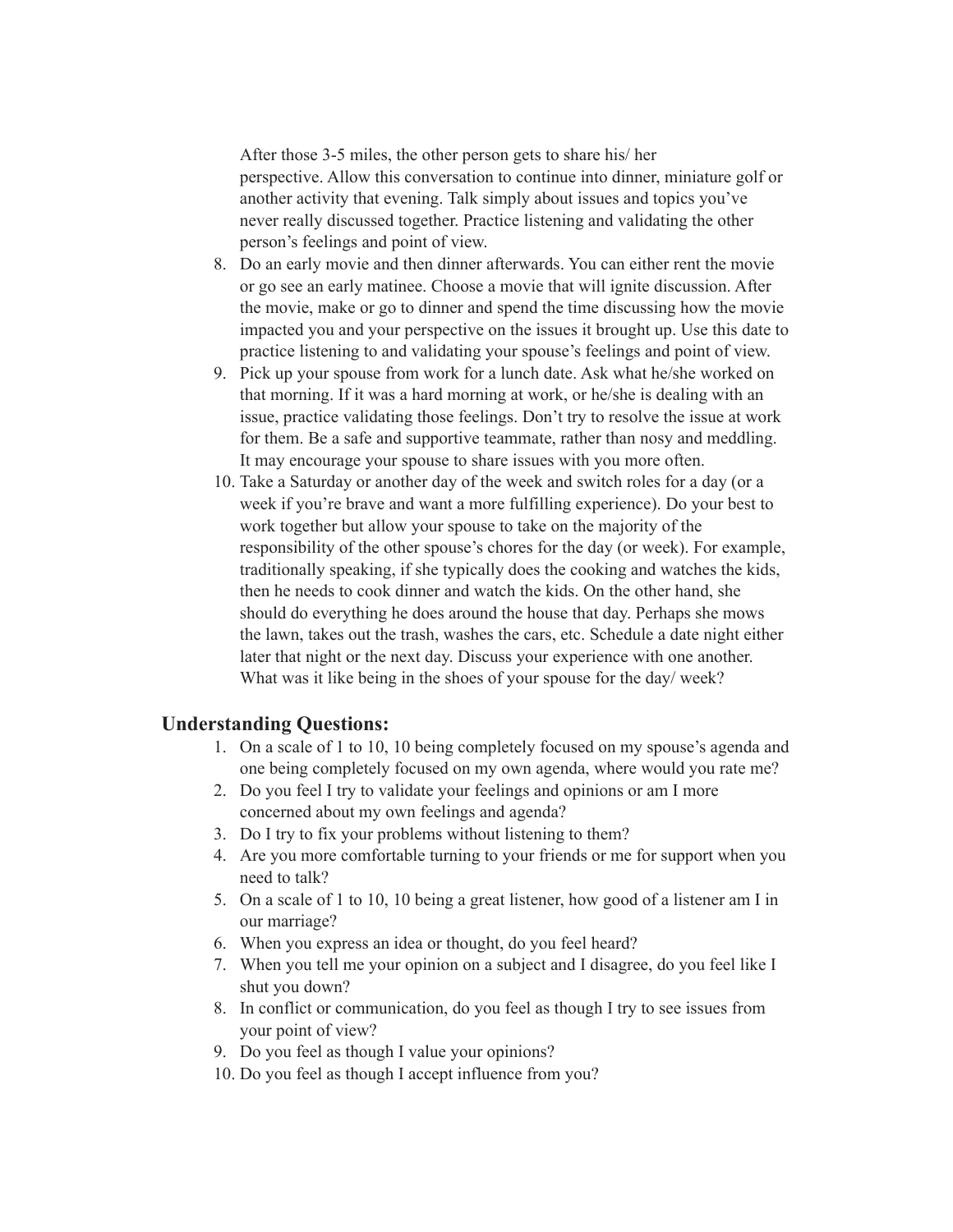- 11. When was the last time I disagreed with you, but you still felt I validated you?
- 12. How can I be a better listener?
- 13. What, if anything, about listening to my feelings is uncomfortable for you?
- 14. How can I state my feelings and concerns in a way that helps you feel more comfortable and less defensive?
- 15. Describe the difference between validating someone's feelings and people pleasers who are pleasing someone?
- 16. Do you ever feel as though I judge you or your feelings?
- 17. Have you ever felt belittled for sharing your feelings or opinions?
- 18. What is your definition of respect?
- 19. Do you feel respected by me when you share your feelings and opinions?
- 20. How can I show you respect when discussing issues and conflicts so you don't feel judged, but heard?
- 21. In your own words, define intimacy to your spouse.
- 22. What are some unique and practical ways your marriage can begin to be more defined by your definition of intimacy?
- 23. In your own words, define empathy to your spouse.
- 24. What do you believe is the difference between empathy and sympathy?
- 25. How can I physically comfort you to help you feel understood when you are stressed? Sad and hurting?
- 26. Are there times you do not like being touched?
- 27. How can I touch you each day to help you feel special?
- 28. How can I emotionally comfort you to help you feel understood when you are stressed? Sad and hurting?
- 29. Are there times you just like to be alone? When?
- 30. Give me an example of a moment, or a cue, when you are stressed and alone but want me to come offer comfort.
- 31. Do you believe I pray for you enough?
- 32. How can I pray for and with you?
- 33. What Bible verses do you hold onto and want me to speak over you each day?
- 34. What words of affirmation can I say to you each day so you know I am for you and on your team?
- 35. What can I do to encourage you more each day?
- 36. What 15-minute activity can we do together each day to help you feel more connected to me (i.e. slow dancing in the living room, brushing your hair, rubbing lotion and a massage, walking, etc.)?
- 37. Do you prefer to spend quiet time alone or quiet time wrapped in my arms?
- 38. I want to be your best friend. What do you need from me as your best friend (or to become your best friend)?
- 39. Do you feel safe with me enough to share a painful situation from your past? If yes, can you share it with me now?
- 40. How do you feel most comfortable talking about your feelings? Walking together? Sitting together over coffee? Laying in bed? Doing an activity?